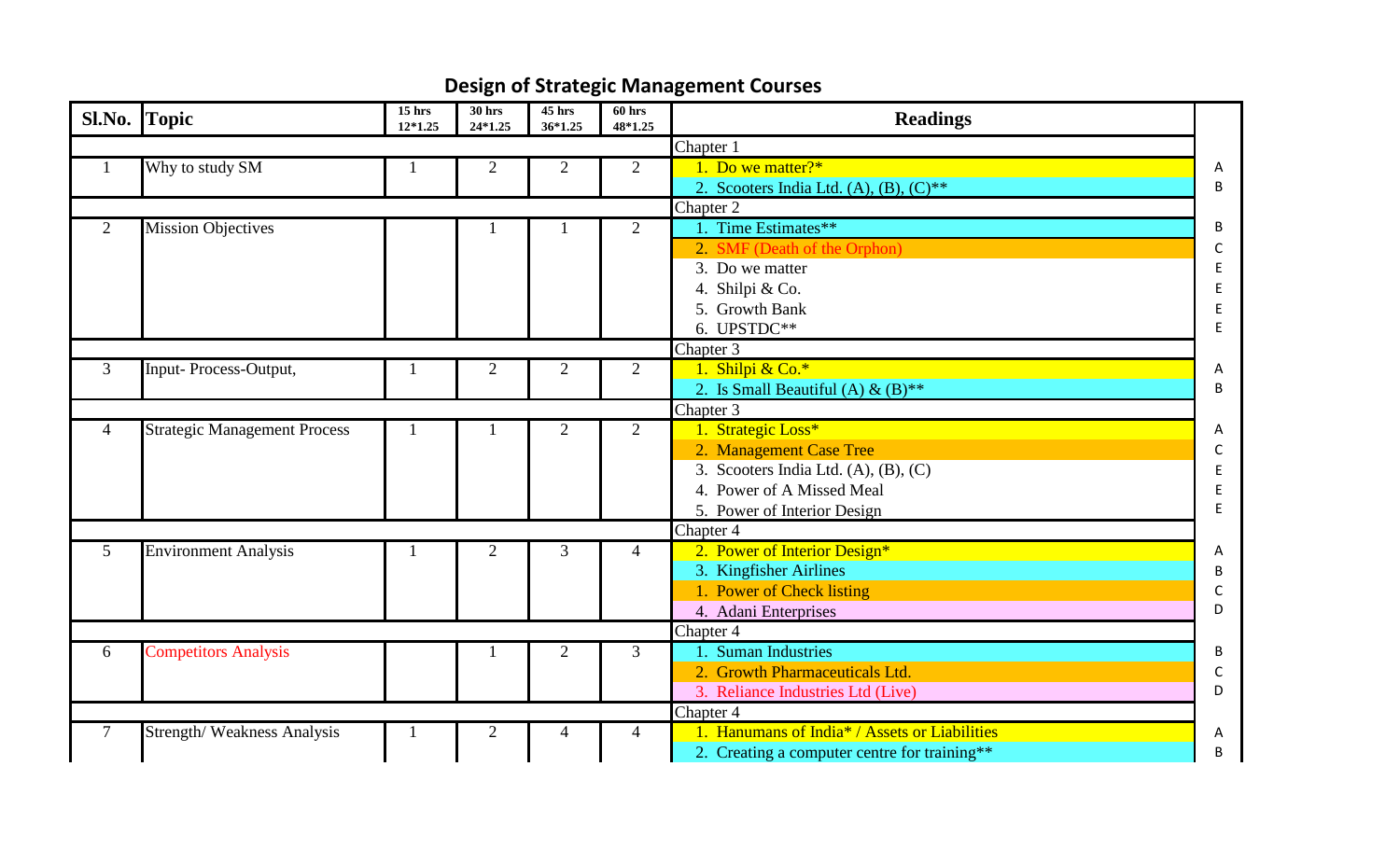|    |                                |                |                |                |                | 3. Kick of creativity***/The Experiment                        | C            |
|----|--------------------------------|----------------|----------------|----------------|----------------|----------------------------------------------------------------|--------------|
|    |                                |                |                |                |                | 4. Kaiserganj Rail; way Workshop                               | C            |
|    |                                |                |                |                |                | 5. Musical Research Paper*(2)                                  |              |
|    |                                |                |                |                |                | 6. Fun of Case Writing (A) & (B)****                           | E            |
|    |                                |                |                |                |                | 7. Shabashi                                                    | E            |
|    |                                |                |                |                |                |                                                                | $\mathsf E$  |
|    |                                |                |                |                |                | 8. Reliance Info.Com Ltd.                                      |              |
|    |                                |                |                |                |                | Chapter 5                                                      |              |
| 8  | <b>Strategic Alternatives</b>  |                | $\overline{2}$ | 4              | 5              | 1. Is Small Beautiful $(F)^*$                                  | Α            |
|    |                                |                |                |                |                | 2. Birth of an Orphan****                                      | B            |
|    |                                |                |                |                |                | 3. Gifts of God                                                | C            |
|    |                                |                |                |                |                | 4. To Wind up or to Run                                        | C            |
|    |                                |                |                |                |                | 5. Growth Bank***                                              | D            |
|    |                                |                |                |                |                | 5. Adani Enterprises                                           | Ε            |
|    |                                |                |                |                |                | 7. Institute of Information Technology*****                    | Ε            |
|    |                                |                |                |                |                | 8. Industrial Toxicology Research Centre**                     | E            |
|    |                                |                |                |                |                | 9. Suman Industries*******                                     | E            |
|    |                                |                |                |                |                | 10. Vindhya Matsya Vikas Nigam Ltd.                            | $\mathsf E$  |
|    |                                |                |                |                |                |                                                                |              |
|    |                                |                |                |                |                | Chapter 6                                                      |              |
| 9  | <b>Strategic Choice</b>        | $\overline{2}$ | $\overline{2}$ | $\overline{2}$ | $\overline{2}$ | 1. UPSTDC                                                      | Α            |
|    |                                |                |                |                |                | 2. Kingfisher Airlines                                         | Α            |
|    |                                |                |                |                |                | 3. Whom Do We Follow?                                          | E            |
|    |                                |                |                |                |                | 4. Shilpi & Co.                                                | E            |
|    |                                |                |                |                |                | 5. The Thieves                                                 | E            |
|    |                                |                |                |                |                |                                                                | E            |
|    |                                |                |                |                |                | <b>6. SMF</b>                                                  |              |
|    |                                |                |                | 4              |                | Chapter 7-8                                                    | A            |
| 10 | <b>Strategy Implementation</b> |                | 3              |                | 6              | 1. Apollo Hospital Enterprise Ltd.*                            |              |
|    |                                |                |                |                |                | 2. Is Small Beautiful (A), (B), (C), (D), (E) ***              | B            |
|    |                                |                |                |                |                | 3. The Experiment******                                        | B            |
|    |                                |                |                |                |                | 4. Academic Resource Park                                      | $\mathsf{C}$ |
|    |                                |                |                |                |                | 5. Rewards Galore                                              | D            |
|    |                                |                |                |                |                | 6. Fun of Case Writing (A) & $(B)$ **                          | D            |
|    |                                |                |                |                |                | 7. First Beneficiary of OBC Reservation                        | E            |
|    |                                |                |                |                |                | 8. The Fourth Idiot<br>9. Scooters India $(A)$ , $(B)$ , $(C)$ | Ε<br>E       |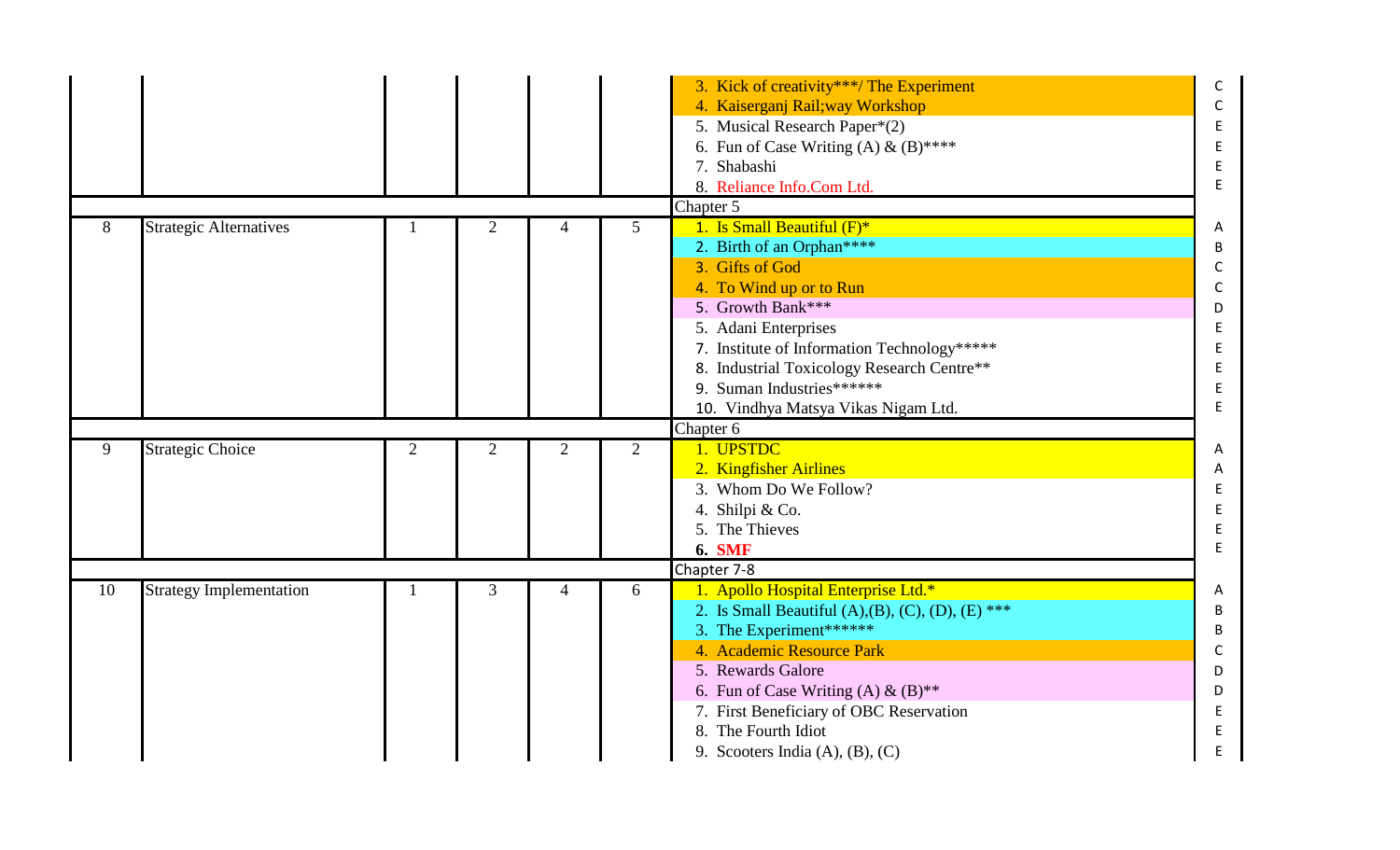|    |                        |                |                      |                      |                      | 10. Mission at Grass Roots<br>11. Setting up India's First Small Oxy Gen. Plantt with Cylinder Filling<br>12. First National Bank****<br>13. How to Earn Lifelong Punishment Without Any Fault<br>14. Research Incentives<br>15. Mein Kamph $(A)$ & $(B)$<br>16. City Montessori School<br>17. The Two Worlds<br>18. Mission at Grass Roots<br>Chapter 7-8                                                                                                      | E.<br>E<br>E.<br>E<br>E<br>E<br>E.                   |
|----|------------------------|----------------|----------------------|----------------------|----------------------|-----------------------------------------------------------------------------------------------------------------------------------------------------------------------------------------------------------------------------------------------------------------------------------------------------------------------------------------------------------------------------------------------------------------------------------------------------------------|------------------------------------------------------|
| 11 | <b>MCS</b>             |                |                      |                      |                      | 1. VPFC<br>2. Takshashila Engg. Corporation Ltd<br>3. The Mess<br>4. Power of A Missed Meal<br>5. Strategic Loss<br>6. The Experiment                                                                                                                                                                                                                                                                                                                           | Α<br>C<br>D<br>D<br>E<br>E                           |
| 12 | <b>Managing Change</b> | $\overline{2}$ | 3                    | 6                    | 10                   | Chapter 9-12<br>1. Punctuality*<br>2. Scooters India Ltd. (D)<br>3. Parc Tauli Consortium Hospital (A), (B), (C)<br>4. First National Bank****<br>5. Mission at Grass Roots<br>6. Power of A Missed Meal<br>7. The Fourth Idiot<br>8. Mein Kamph $(A)$ & $(B)$<br>9. How to Earn Lifelong Punishment Without Any Fault<br>10. Setting up India's First Small Oxy Gen. Plantt with Cylinder Filling<br>11. Takshila Engg. Corporation Ltd.<br>12. The Two Worlds | A<br>A<br>B<br>C<br>C<br>D<br>D<br>D<br>D<br>E<br>E. |
|    | Project work<br>Total  | 12             | $\overline{2}$<br>24 | $\overline{2}$<br>36 | $\overline{2}$<br>48 |                                                                                                                                                                                                                                                                                                                                                                                                                                                                 |                                                      |
|    |                        |                |                      |                      |                      |                                                                                                                                                                                                                                                                                                                                                                                                                                                                 |                                                      |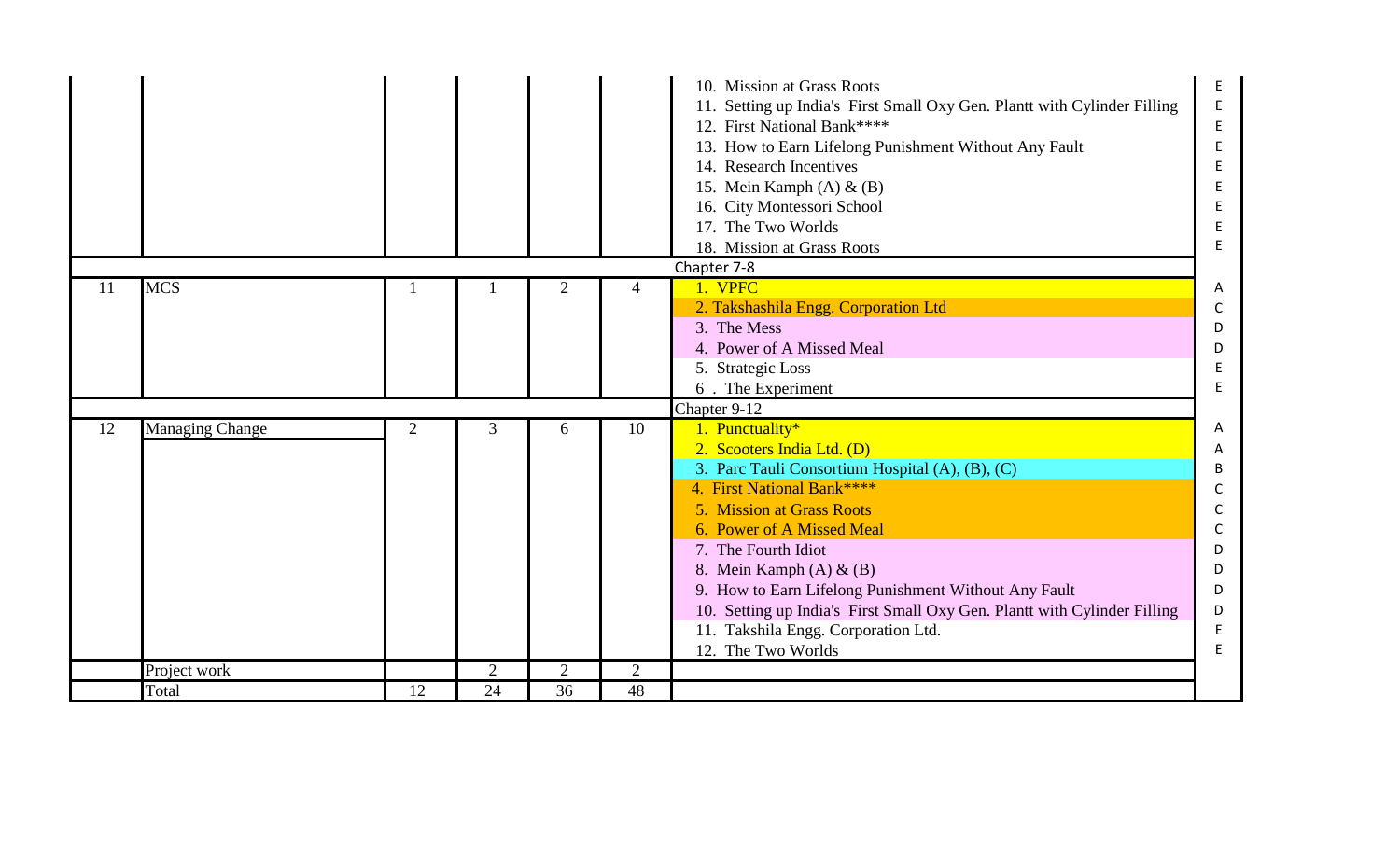## **Additional Cases**

| 1                        | City Montessori School                         | E |
|--------------------------|------------------------------------------------|---|
| $\overline{\mathcal{L}}$ | First Beneficiary of OBC Reservation           | F |
| 3                        | <b>Industrial Toxicology Research Centre**</b> | E |
| 4                        | Institute of Information Technology*****       | F |
| 5                        | <b>Musical Research Paper</b>                  | F |
| 6                        | Reliance Info.Com Ltd.*                        | F |
| 7                        | <b>Research Incentives</b>                     | F |
| 8                        | Shabashi                                       | F |
| 9                        | The Thieves                                    | F |
| 10                       | The Two Worlds                                 | F |
| 11                       | Vindhya Matsya Vikas Nigam Ltd.                | F |
| 12                       | Karoon Ka Khazaana                             | F |
| 13                       | Popat                                          | F |
| 14                       | Kaiser Ganj Railway Workshop                   | F |

## \* Under Preparation

## **[The above cas](http://ekhaikk.co/futkarinfyni.pdf)es are selected from 100+ Short and Long Cases developed by KK and his collegues**